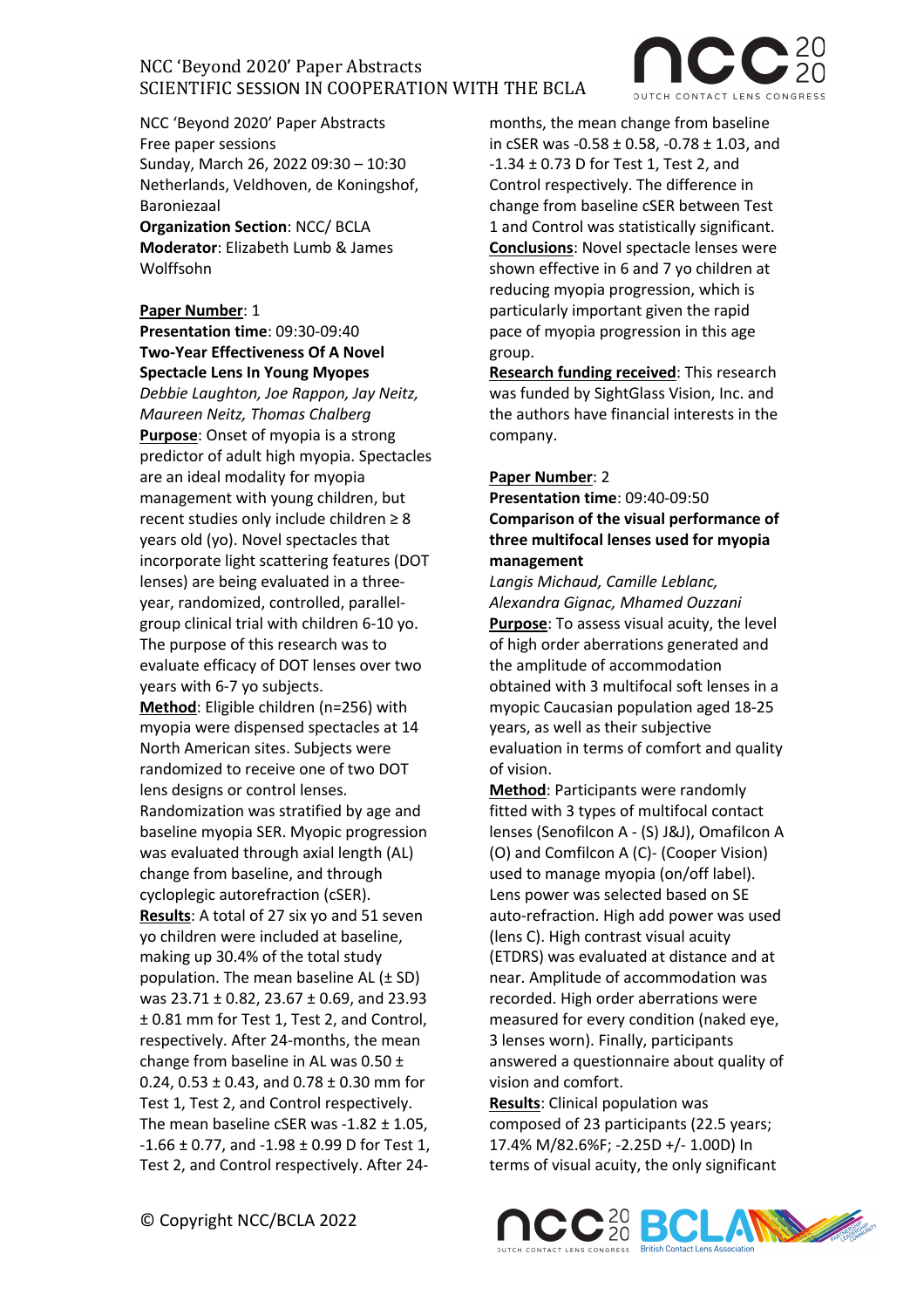difference was found with the O lens (lower distance VA @ -0.19 +/- 0.11) than any other lenses vs BCVA (-0.24 +/- 0.08). Visual acuity at near and amplitude of accommodation remained unchanged vs single vision correction. HOAs were significantly higher with each of the 3 tested lenses (all over 0.300 um) vs naked eye (0.014 +/-0.080). There was no statistical differences between lenses. Subjectively, lens C was preferred for vision and comfort. Lens S came second and lens O was associated with reduced vision and comfort. Consequently, lens C appears to be the best option to manage myopia in young adults. Lens O is considered the last /worst option. **Conclusions**: Myopia management with multifocal soft lenses give subjective different results based on lens designs. COmfilcon A lens design seems the most valuable option for vision and comfort among tested devices. **Research funding received**: None

### **Paper Number**: 3

**Presentation time**: 09:50-10:00 **Myopia control treatment benefits are retained after discontinuation of a dual focus, myopia control contact lens** *Elizabeth Lumb, David Hammond, Arthur Bradley, Baskar Arumugam*  **Purpose**: Evaluate myopia progression and eye growth following discontinuation of myopia control therapy with dualfocus daily disposable contact lenses (MiSight 1 day, omafilcon A, CooperVision, Inc; M1D). **Method**: Following completion of a 6-year study to assess efficacy of M1D, 83 subjects were refitted for one year (year 7) with single vision daily disposable lenses (Proclear 1 day; omafilcon A, CooperVision Inc.; P1D). 43 and 40 subjects had worn M1D lenses for 6 years and 3 years (T6 and T3 groups), respectively. Spherical equivalent refractive error (SERE) and axial length (AL) were monitored during, and after cessation of treatment, and compared to established myopic eye growth models

(Chamberlain et al, ARVO 2021; Arumugam et al, ARVO 2021) to determine if the myopia control benefit was maintained after treatment discontinuation.

**Results**: During year seven, the T3 and T6 groups remained well balanced for mean age,  $16.3 \pm 1.2$  and  $16.1 \pm 1.5$  (p=0.55), but because of longer treatment SERE was lower for the T6 than for the T3 group (mean  $\pm$ SD), -3.10D  $\pm$  1.15 and -3.85D  $\pm$ 1.23 respectively. Changes (LS mean ±SE) in SERE during year 7 were similar for both groups (T6: -0.21D ± 0.035, T3 0.24  $D \pm 0.036$ , p=0.49) as was axial elongation (T6: 0.090  $\pm$  0.013mm, T3 0.10  $\pm$ 0.013mm, p=0.56). Year seven AL progression was consistent with modelling of age-matched untreated myopic eyes growth of 0.100 mm/yr. **Conclusions**: Myopic eye growth returns to average age matched values when discontinuing M1D treatment, revealing that accrued myopia control treatment benefits are retained irrespective of prior treatment duration. These results emphasize the lasting benefits of early M1D treatment for myopia. **Research funding received**: Study fully sponsored by CooperVision,Inc

### **Paper Number**: 4

**Presentation time**: 10:00-10:10 **Measurement of short term choroidal response as a predictor of effectiveness of 3 soft multifocal lenses used for myopia management** 

*Langis Michaud, Remy Marcotte-Collard, Justine Renaud, Aulne St-Amant* **Purpose**: To predict which of the 3 soft MF contact lenses (Omafilcon A-Etafilcon A- Senofilcon A) most used for myopia management has the best myopic control potential based on the choroidal response they generate

**Method**: Each participant was randomly fitted with 3 soft MF lenses which were worn for 30 minutes then assessed. (Omafilcon A lens- My SIght; Senofilcon A - Oasys Presbyopia; Etafilcon A lens-Naturalvue) Every trial was followed by a



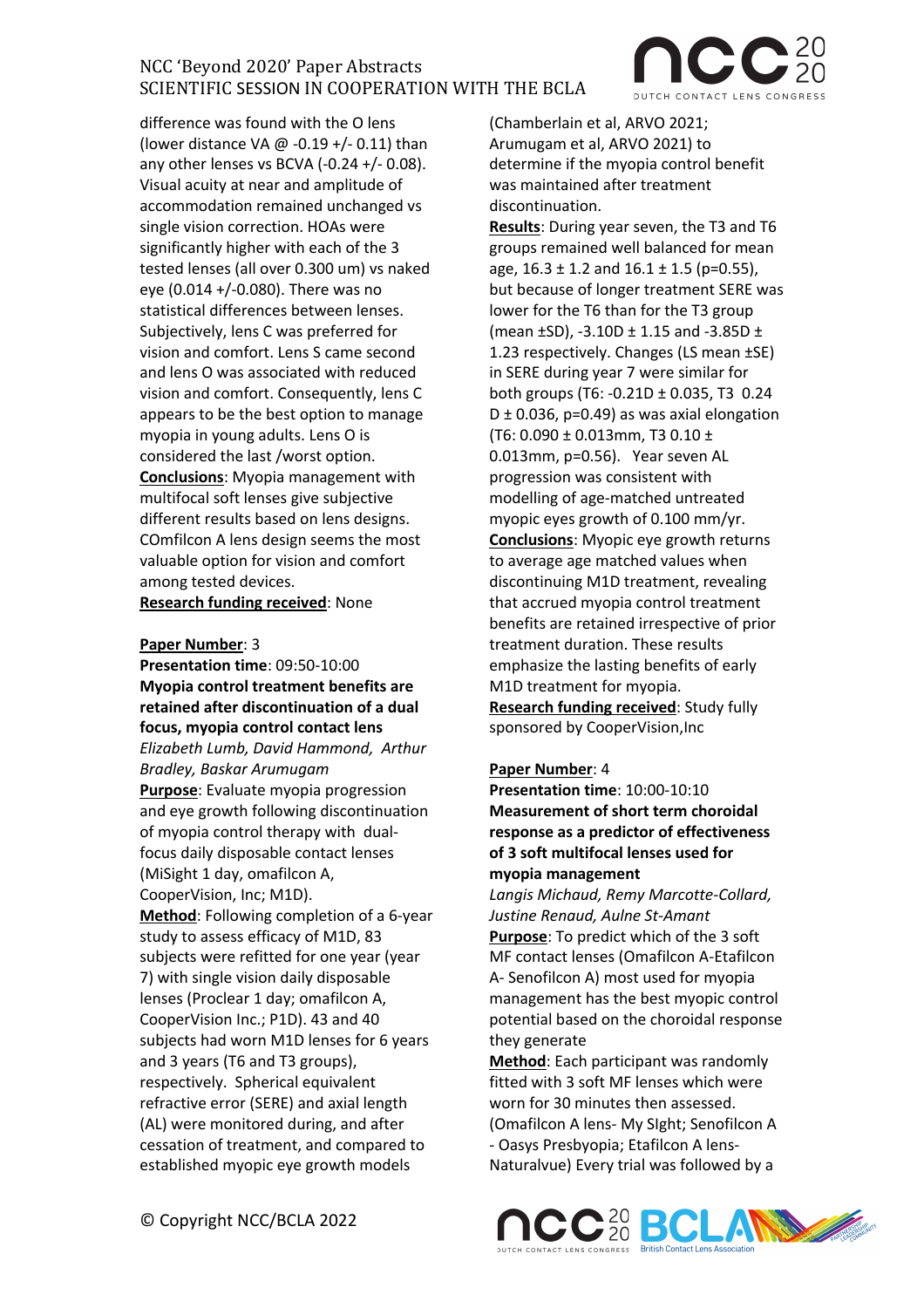resting period (15 minutes) in order to recover. A new baseline value was determined before a new trial. Visual stimulation and environment were controlled during lens wear. OCT measurements (Heidelberg Spectralis) were made with and without lenses on. Pupil diameter was determined prior testing session (photopic). Deep choroidal imagery was analyzed through Matlab's Choroid Segmentation software. A onefactor ANova test followed by Bonferoni's post-hoc analysis was run.

**Results**: 24 participants (12M, 12F, 23.5 years) were enrolled. MEan SE was -2.5D and pupils were 5.1 mm. The difference in total choroidal volume change after wearing O lens (Avg= -0.055um) E lens  $(Avg = -0.150um)$  and S lens (Avg=+0.086um) was significant. Post-hoc analysis revealed that E and S, but not O and S, were significantly different. E and O were not considered different as well. S lens wear generated thickening (positive response) on 16 participants and thinning (negative) on 8. O lens gave 10/14. The worst results were obtained with E lens (8/16). Individual results showed that S lens was the best for 14 participants, O lens was first for 4 and E lens for 6. All lenses provided negative results for 2 participants. Results were not explained by the pupil diameter.

**Conclusions**: This study proves that no single lens can manage myopia effectively on every patient. There is an individual response to the lens design. S lens design is found better overall but still 8 participants were better served with other designs. E lens is the best option for 6 and O lens for 4. S lens design is then presumed with the highest potential to manage myopia in a young adult population.

**Research funding received**: None

### **Paper Number**: 5

**Presentation time**: 10:10-10:20 **Microbial ingress evaluation of NOVELIA package for Systane Ultra MDPF and Systane Hydration MDPF** 

*Paul Shannon, Monica Crary, Cindy McAnally, Brian Patterson, Stephen Shannon*

**Purpose**: Preservative-free products are viable alternatives for individuals who are sensitive, or have reservations about using traditional preservatives. To mitigate microbial growth without the use of preservatives, a multi-dose packaging system must present a physical barrier to contamination throughout the use period. This study evaluates the potential of microbial ingress into Systane Ultra and Systane Hydration presented in the NOVELIA® Multi-Dose Preservative Free package over a 30-day use period. **Method**: Three challenge methods were evaluated for 30 days per Note for Guidance on In-Use Stability Testing of Human Medicinal Products (CPMP/QWP/2934/99) to simulate consumer use. First, the tip was challenged daily with low levels (102 CFU) of Brevundimonas diminuta (ATCC 19146) after actuation to simulate the tip routinely contacting a contaminated surface. After four days of dispensing, the tip was submerged in a high level (106 CFU/mL) susp. of B. diminuta and actuated to simulate routine use of the product followed by a gross contamination event similar to falling into a heavily contaminated liquid. Finally, the air-intake vent was challenged by submerging the bottle beyond the airintake filter into a high level (106 CFU/mL) susp. of B. diminuta and actuating to provide an extreme challenge to the physical barrier.

Following each 30-day simulation, internal contents of replicate samples were evaluated for sterility per USP<71>. A passing result indicates the packaging system was able to prevent microbial ingress into the bottle, while a failing result indicates ingress into the packaging system.

**Results**: For all simulations, a passing USP<71> sterility result was obtained following the 30-day use simulations and microbial challenges of the NOVELIA